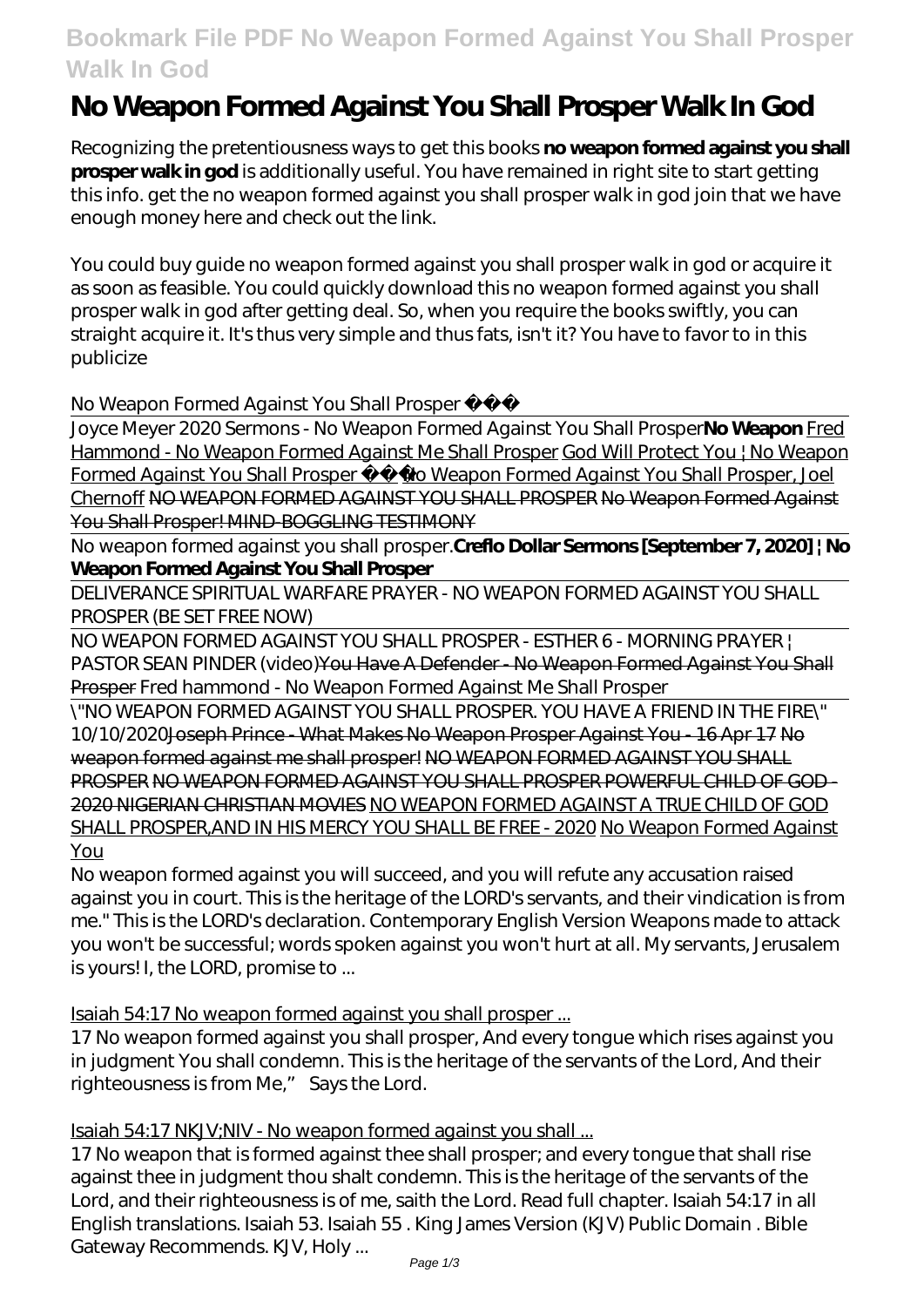**Bookmark File PDF No Weapon Formed Against You Shall Prosper Walk In God**

# Isaiah 54:17 KJV - No weapon that is formed against thee ...

In saying that " no weapon formed against you shall prosper," God promises the people of Jerusalem that no enemy will be able to produce successful weapons against them. The word prosper here means " succeed." The previous verse gives context: " See, it is I who created the blacksmith who fans the coals into flame and forges a weapon fit for its work. And it is I who have created the ...

# What does it mean that " no weapon formed against you shall ...

No weapon forged against you will prevail, and you will refute every tongue that accuses you. This is the heritage of the servants of the Lord. — Isaiah 54:17. The Enemy says, "Once a victim, always a victim," but you don' thave to align yourself with the Accuser' svoice. Listen for God' s voice in His Word and in good counsel. God ...

# No Weapon Formed Against Me Will Prosper - FaithGateway

No weapon formed against you will succeed, and you will refute any accusation raised against you in court. This is the heritage of the LORD's servants, and their righteousness is from Me." This is ...

# "No Weapon Formed Against Me Shall Prosper!" Verse Meaning ...

17 " No weapon that is formed against you will succeed; And every tongue that rises against you in judgment you will condemn. This [peace, righteousness, security, and triumph over opposition] is the heritage of the servants of the Lord, And this is their vindication from Me," says the Lord.

# Isaiah 54:17 AMP; MSG - "No weapon that is formed against ...

No weapon that is formed against you will prevail; and you will condemn every tongue that rises against you in judgment. This is the heritage of the servants of Yahweh, and their righteousness which is of me," says Yahweh. - World English Bible No weapon formed against thee prospereth, And every tongue rising against thee, In judgment thou condemnest. This [is] the inheritance of the servants ...

# ISAIAH 54:17 KJV "No weapon that is formed against thee ...

Enjoy the videos and music you love, upload original content, and share it all with friends, family, and the world on YouTube.

# Fred Hammond - No Weapon Formed Against Me Shall Prosper ...

17 But in that coming day no weapon turned against you will succeed. You will silence every voice raised up to accuse you. These benefits are enjoyed by the servants of the Lord; their vindication will come from me.

# Isaiah 54:17 NLT - But in that coming day no weapon turned ...

No weapon formed against me shall prosper, it won't work No weapon formed against me shall prosper, it won't work. God will do what He say He would do He will stand by His word And He will come through God will do what He say He would do He will stand by His word And He will come through (Chorus) No weapon formed against me shall prosper, it ...

# Fred Hammond - No Weapon Lyrics | MetroLyrics

"No weapon formed against you shall prosper, And every tongue which rises against you in judgment You shall condemn. This is the heritage of the servants of the Lord, And their